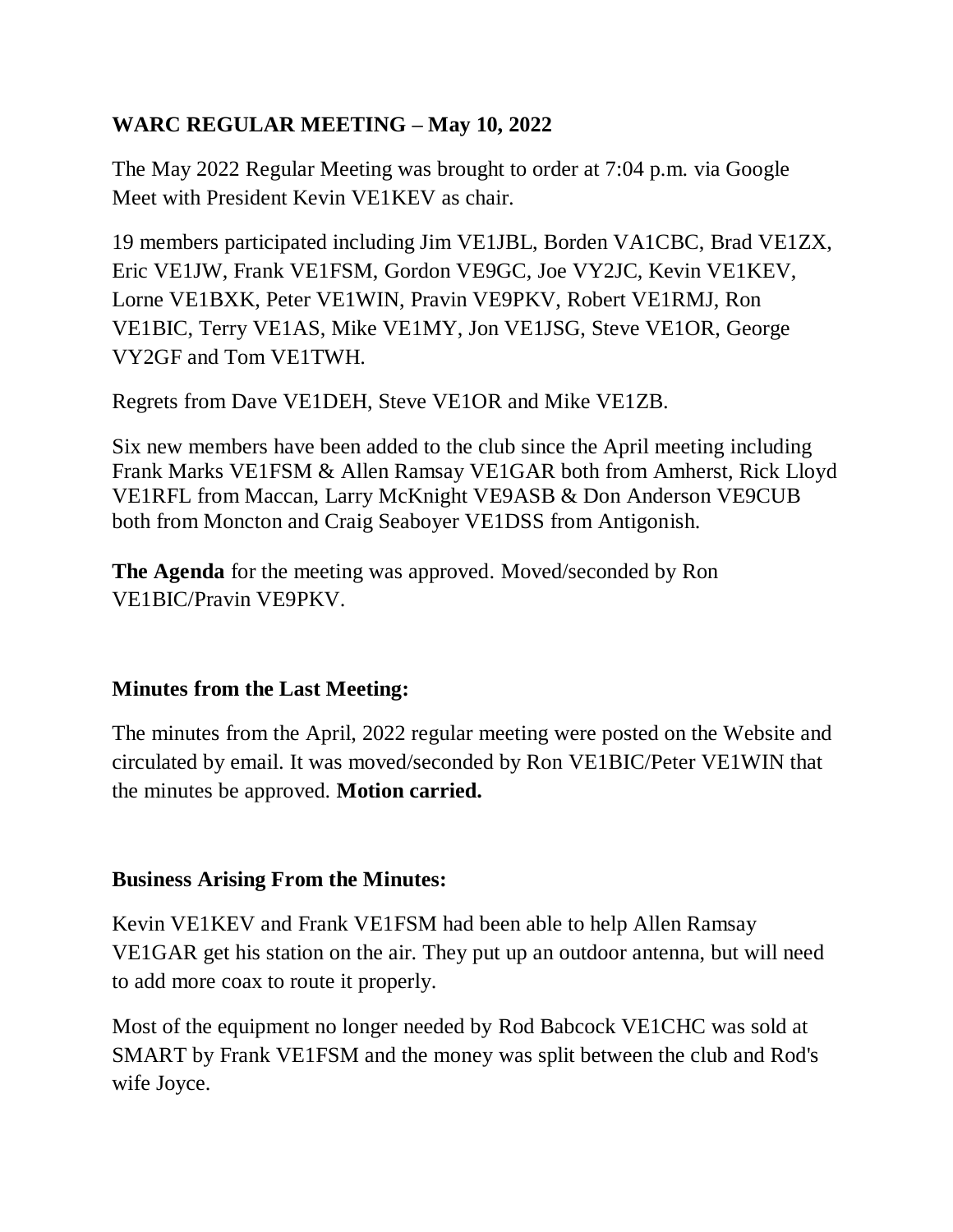The "Run For The Sun" will take place on Saturday June 25, beginning and ending at the corner of Prince Arthur and Havelock Streets in Amherst. The 5K and 10K races will be on town streets and the half marathon will go out to Mt. Whatley N.B. and back. Anyone willing to help should be ready by 8 a.m.

Joe VY2JC reported that Jeff K1ZM/VY2ZM, an amateur on PEI still wants to sell his house, with several large towers to be taken down. Joe is still waiting for a "go ahead" to do an inventory at the site and/or to do any work there.

S.M.A.R.T. 2022 in April was a big success, As George VY2GF was not part of the meeting, and update was given by Jim VE1JBL. He said there had been a recap meeting afterwards to discuss some changes for 2023, one being to hold it on the second weekend in May when the weather (and the rink) would be warmer. A Friday night "meet and greet" was also suggested. Jim noted that Radioworld had offered 50% off shipping during May, and had given the Club a discount on the radios purchased for the raffles. He thanked Steve VE1OR for delivering the radios and antenna from Ontario. Jim said we were "well positioned" for 2023. Rob VE1RMJ suggested we do a survey of participants. Pravin VE9PKV said everyone enjoyed having coffee available throughout the event, and Jim thanked the arena staff for helping serve the coffee. He said they planned to have the canteen open again for 2023. Jon VE1JSG said he had enjoyed the Antique Radio class which had originally been cancelled, but when the presenter's hip surgery was cancelled, the class was added to the schedule, using the "hospitality room" on the second floor. About 12 people attended.

George VY2GF joined the meeting at 7:53. He updated the situation on PEI where John K1ZM wants to sell his property privately to an Amateur or "Consortium of Amateurs." Right now, there is no urgency for anyone to go to the site, and John has not addressed dismantling the station at this time. George also had a few comments about the recent S.M.A.R.T. Symposium.

### **New Business:**

Kevin VE1KEV reported that Mike VE1ZB was still looking for Net controllers for the Monday Night Net, and would also like to see somebody take over as Net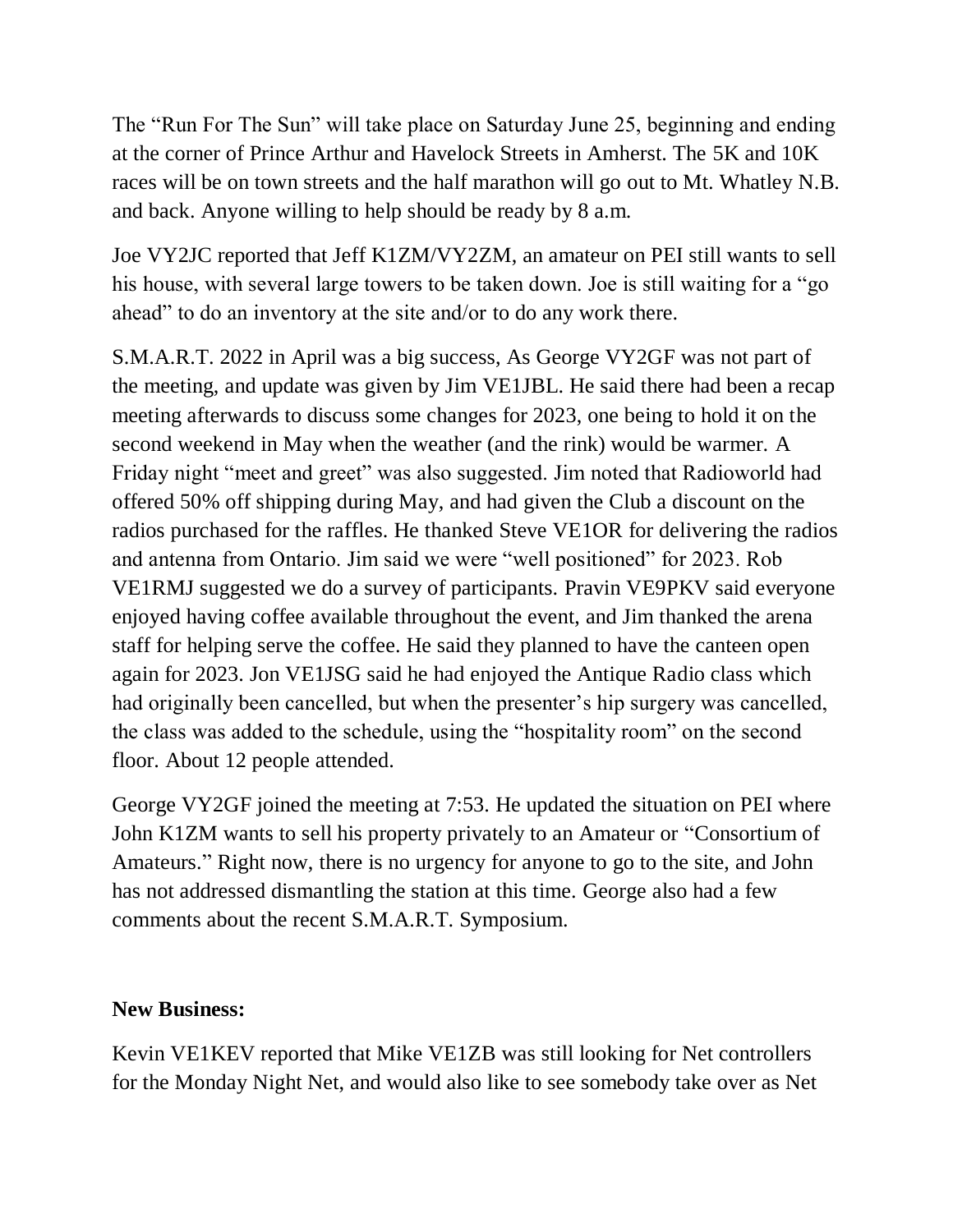Coordinator in September. They would be responsible for figuring out which repeaters would be linked, make changes to the preamble, and to run the schedule, making changes as necessary. Mike has been Net Coordinator for 8 years.

New member Rick Lloyd VE1RFL recently moved from Ontario to Maccan and will need help programming an FT400, and putting up an antenna.

Kevin VE1KEV reported on the condition of Roger Boss VE1TNN and his wife Betty VE1ETT who are in hospital following a house fire. They had no insurance. He said neighbors had started a "Go Fund Me" on Facebook, and a benefit was being planned for June at the Elm Tree. Jim VE1JBL said the WARC has agreed to donate \$100.00. Jim noted that while they were not currently Club members, they were fellow local amateurs. Frank VE1FSM said Roger had encouraged him to become an Amateur Radio operator.

## **Treasurer's Report:**

Jim VE1JBL presented the Treasurer's Report. It was moved/seconded by Jim VE1JBL/Joe VY2JC that the Treasurer's Report be accepted.

## **Motion carried.**

## **Correspondence:**

Jim had been in contact with John VE1CWJ who had demonstrated making satellite contacts at the S.M.A.R.T. Symposium. He had suggested setting up a demo before one of the Club meetings. He also found out the Moncton ARC has some equipment. We may look at setting up a demo in a park.

## **Field Day:**

Field Day 2022 begins on June 25. The same day as the "Run For The Sun." The WARC is not planning an official Field Day event this year.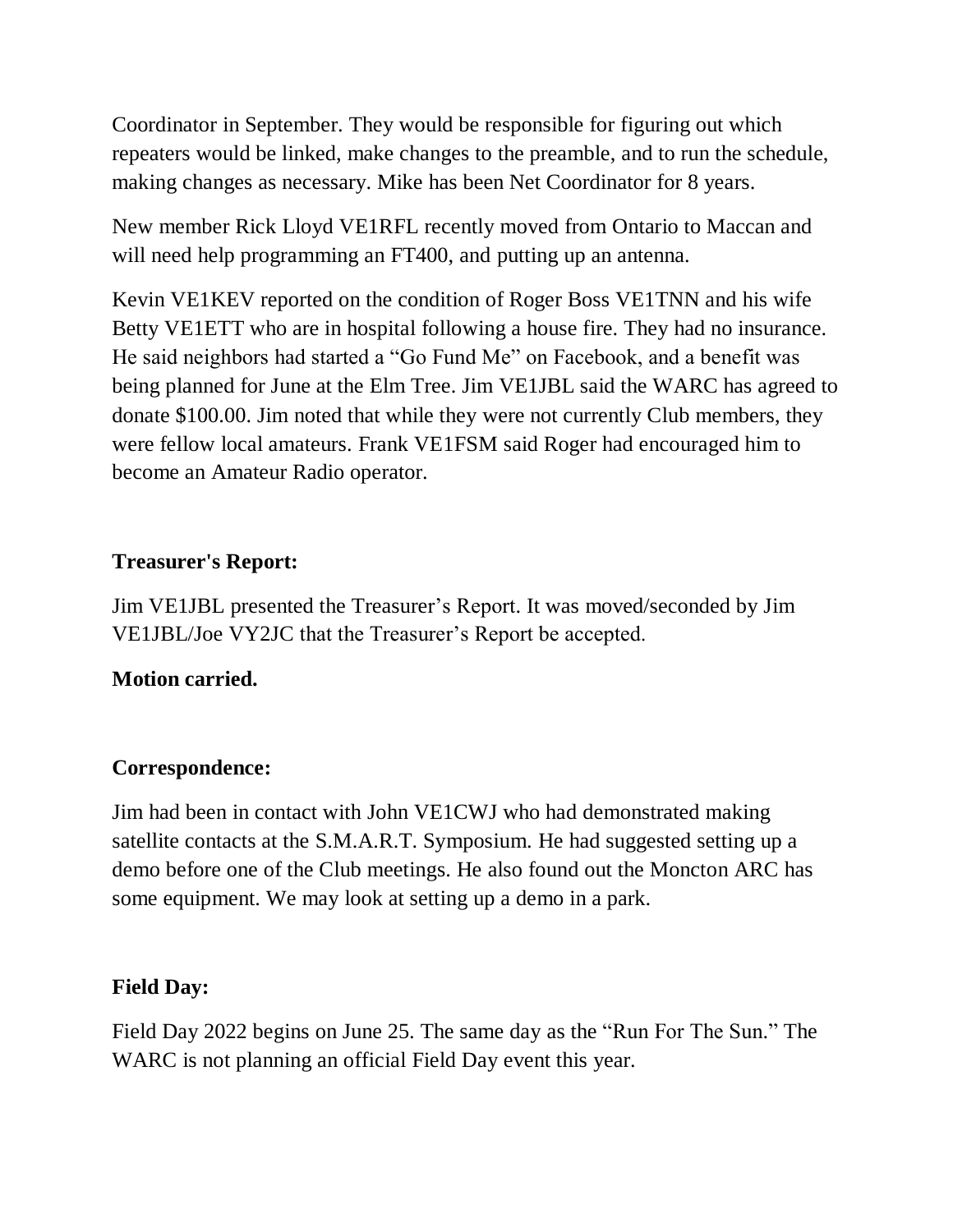### **Publicity:**

Ron VE1BIC suggested Jim VE1JBL should submit an article about the S.M.A.R.T. Symposium to TCA Magazine.

#### **Public Service:**

Kevin VE1KEV is still looking for volunteers to help with radio communications during the "Run for the Sun" 5K 10K and half-marathon races being put on by the Cumberland Y Service Club on Saturday June 25. Local amateurs will monitor the event from different locations throughout the race.

### **Web page:**

Nothing to report.

#### **E.M.O:**

Nothing to report.

### **N.S.A.R.A:**

Jim VE1 JBL reported that Tom Cohoon VE1TA and Shirley VE1JFG had been unable to attend the S.M.A.R.T. symposium.

### **President's Report:**

Nothing to report.

**Nets:**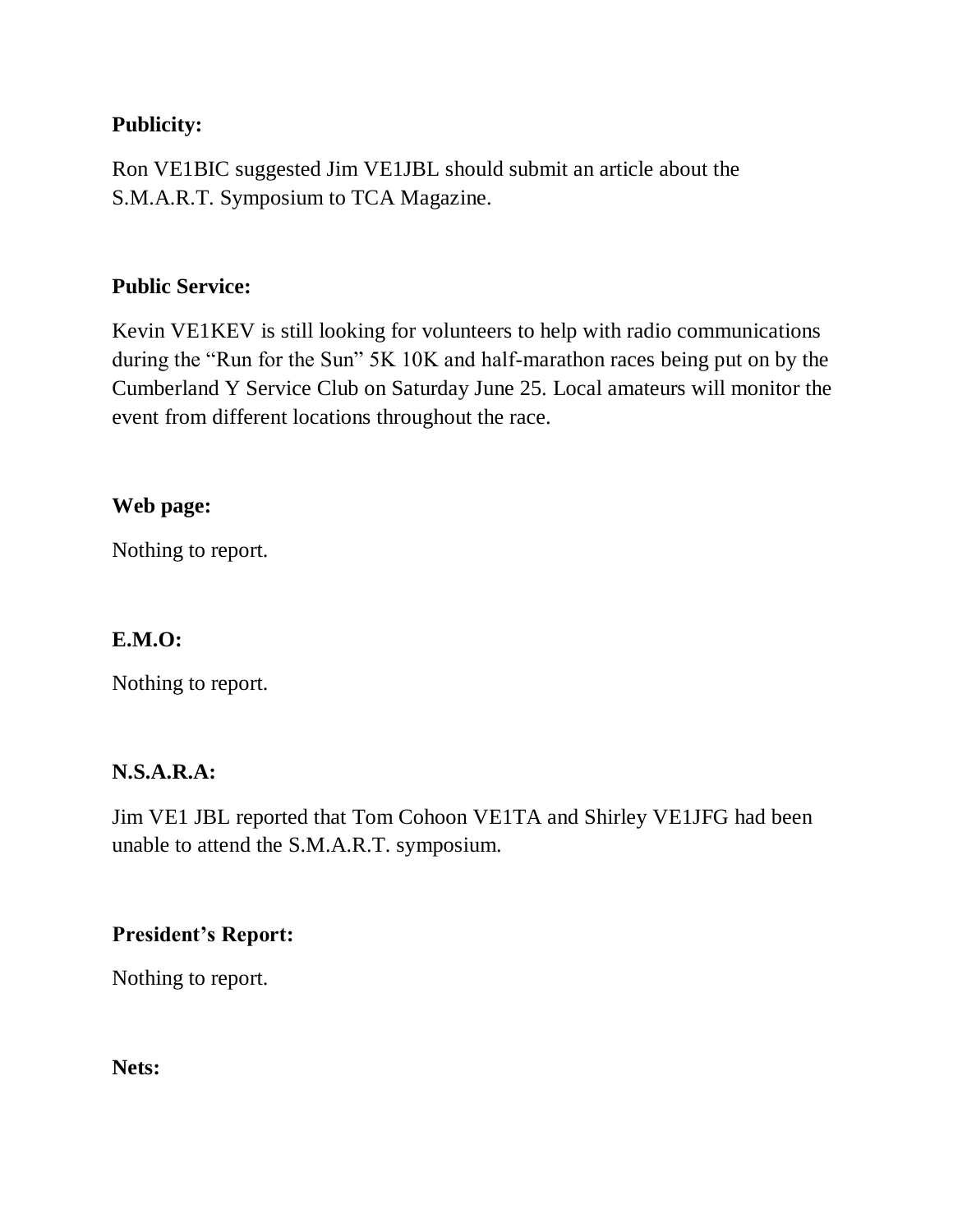Mike VE1ZB said the recent Monday Night Net had 28 check-ins.

### **Repeaters:**

Brad VE1ZX reported that he and Lorne VE1BXK had not yet visited the VE1BHS (Sugarloaf) repeater. They need to install a new link radio there.

Lorne gave an update on the recent issue with a web switch at the VE1WRC/VE1AMH site in Salem. The problem was traced to a firmware update, which had also caused a problem at Kirkhill. The CMOS battery was soldered in place, so it will be replaced by a plug-in battery. Some work needs to be done at the Parrsboro Solar Site.

### **Hints & Kinks:**

Nothing to report.

## **Technical & Operating Information:**

Nothing to report.

### **Sick & Visiting:**

Nothing to report.

### **Social:**

Nothing to report.

## **Next Meeting**